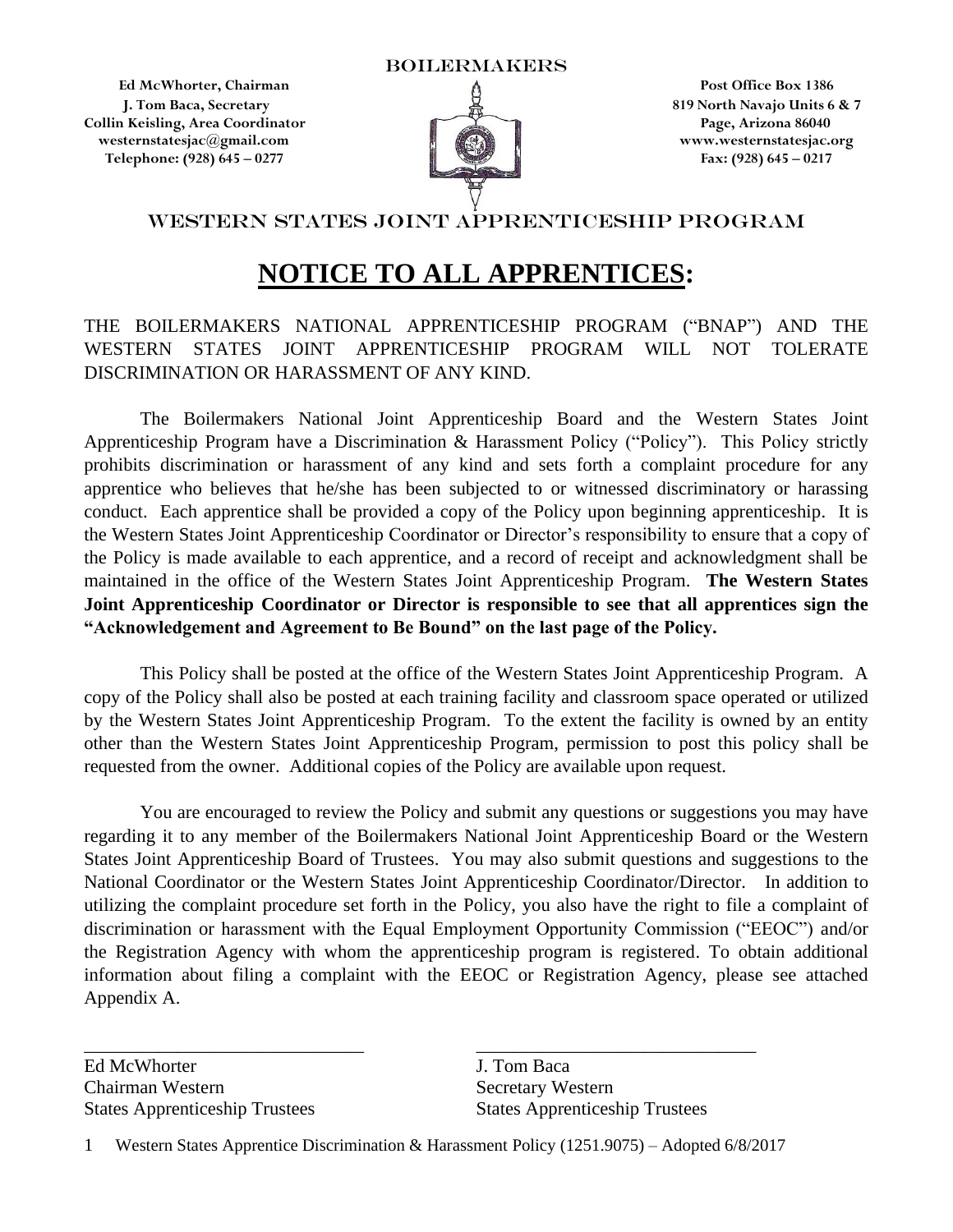#### WESTERN STATES JOINTAPPRENTICESHIP PROGRAM

### **DISCRIMINATION & HARASSMENT POLICY**

#### I. PURPOSE

This Policy has been adopted by the Boilermakers National Joint Apprenticeship Board and the Western States Joint Apprenticeship Program to:

- (1) define their policy regarding discrimination or harassment directed at, or engaged in by, any of their apprentices,
- (2) to prohibit such discrimination or harassment in all its forms, and
- (3) to provide a method of redress for apprentices who believe that they have been victimized by or witnessed such discrimination or harassment while apprenticing in the Boilermakers National Apprenticeship Program and/or the Western States Joint Apprenticeship Program.

#### II. COVERAGE

This Policy applies to all apprentices. For the purposes of this Policy, apprentices shall include all pre-apprentices, apprentices, trainees, interns and helpers in BNAP and the Western States Joint Apprenticeship Program.

#### III. DISCRIMINATION DEFINED

Discrimination is adverse treatment of any individual based on race, color, religion, national origin, sex (including pregnancy and gender identity), sexual orientation, age, genetic information, or disability with regard to: (1) Recruitment, outreach, and selection procedures; (2) Hiring and/or placement, upgrading, periodic advancement, promotion, demotion, transfer, layoff, termination, right of return from layoff, and rehiring; (3) Rotation among work processes; (4) Imposition of penalties or other disciplinary action; (5) Rates of pay or any other form of compensation and changes in compensation; (6) Conditions of work; (7) Hours of work and hours of training provided; (8) Job assignments; (9) Leaves of absence, sick leave, or any other leave; and (10) Any other benefit, term, condition, or privilege associated with apprenticeship.

Discrimination may involve, but is not limited to, one of the following: (1) Making decisions based on stereotypes or assumptions about the abilities, traits, or performance of individuals of a certain race, color, religion, national origin, sex (including pregnancy and gender identity), sexual orientation, age, or individuals with disabilities, or based on myths or assumptions about an individual's genetic information, or (2) Denying opportunities to a person because of marriage to, or association with, an individual of a particular race, color, religion, national origin, sex (including pregnancy and gender identity), sexual orientation, age, genetic information or an individual with a disability.

<sup>2</sup> Western States Apprentice Discrimination & Harassment Policy (1251.9075) – Adopted 6/8/2017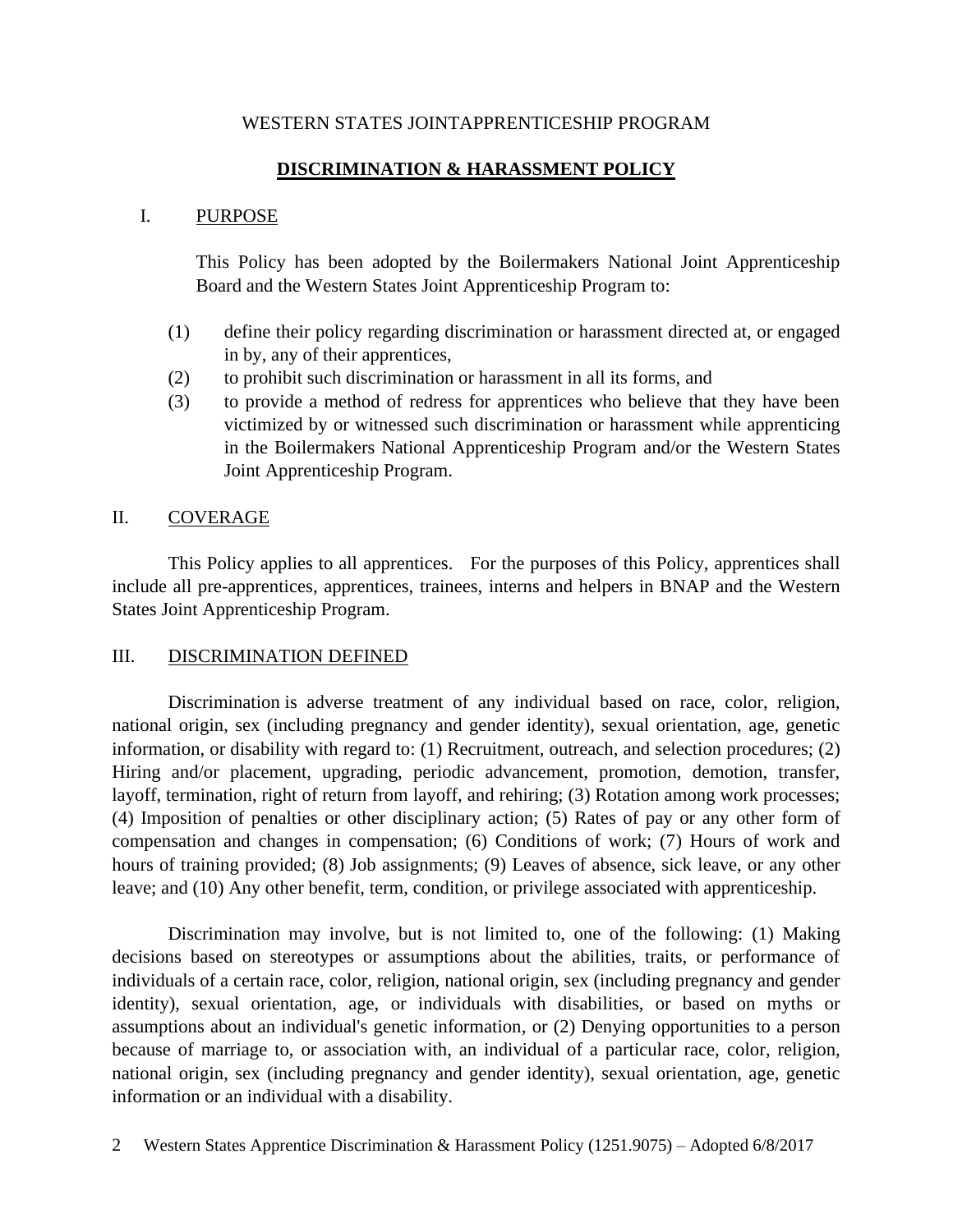#### IV. HARASSMENT DEFINED

Harassment is a form of discrimination that violates Title VII of the Civil Rights Act of 1964, the Age Discrimination in Employment Act of 1967, (ADEA), the Americans with Disabilities Act of 1990, (ADA), the Pregnancy Discrimination Act, (PDA), the Genetic Information Nondiscrimination Act, (GINA) and the regulations promulgated thereunder.

Harassment is unwelcome conduct that is based on race, color, religion, national origin, sex (including pregnancy and gender identity), sexual orientation, age, genetic information, or disability. Harassment becomes unlawful where: (1) enduring the offensive conduct becomes a condition of continued participation in the apprenticeship program, or (2) the conduct is severe or pervasive enough to create a work environment that a reasonable person would consider intimidating, hostile, or abusive. Anti-discrimination laws also prohibit harassment against individuals in retaliation for filing a discrimination or harassment charge, testifying, or participating in any way in an investigation, proceeding, or lawsuit under these laws; or opposing employment practices that they reasonably believe discriminate against individuals, in violation of these laws.

Petty slights, annoyances, and isolated incidents (unless extremely serious) will not rise to the level of illegality. To be unlawful, the conduct must create a work environment that would be intimidating, hostile, or offensive to reasonable people.

Offensive conduct may include, but is not limited to, offensive jokes, slurs, epithets or name calling, physical assaults or threats, intimidation, ridicule or mockery, insults or put-downs, offensive objects or pictures, and interference with work performance. Harassment can occur in a variety of circumstances, including, but not limited to, the following:

- 1. The harasser can be the victim's supervisor, a supervisor in another area, a fellow apprentice, a journeyworker, an agent of an employer, a co-worker, or a non-employee.
- 2. The victim does not have to be the person harassed, but can be anyone affected by the offensive conduct.
- 3. Unlawful harassment may occur without economic injury to, or discharge of, the victim.

#### IV. PROHIBITION OF DISCRIMINATION AND HARRASSMENT

BNAP and the Western States Joint Apprenticeship Program believe that discrimination and harassment are forms of misconduct that undermine the integrity of the apprenticeship and training relationship, debilitate morale and, therefore, interfere with effective apprenticeship and training. BNAP and the Western States Joint Apprenticeship Program will not tolerate discrimination or harassment of any kind. BNAP and the Western States Joint Apprenticeship Program will not tolerate any adverse treatment of its apprentices because they reported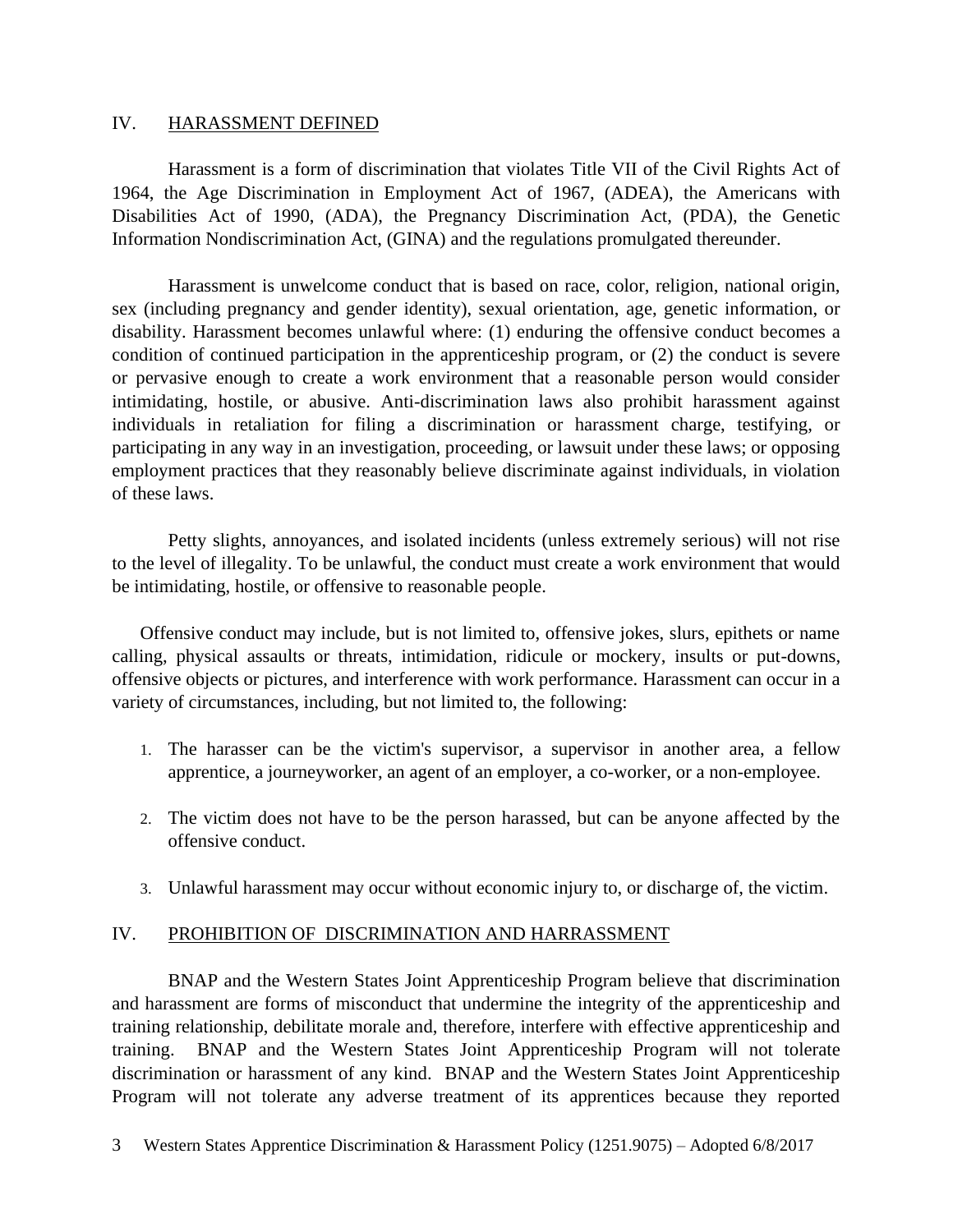instances of discrimination or harassment or provided information relating to an investigation into allegations of discrimination or harassment. It is the policy of the BNAP and the Western States Joint Apprenticeship Program to prevent and promptly correct any instance of discrimination against, or harassment of or by, its apprentices.

## V. COMPLAINT PROCEDURE

## *A. Filing a Complaint*

BNAP and the Western States Joint Apprenticeship Program cannot effectively prevent or remedy acts of discrimination or harassment without knowledge of its occurrence. Apprentices who believe they or another apprentice have been subjected to discrimination or harassment should immediately report such conduct through the Complaint Procedure described in Section V of this Policy. BNAP and the Western States Joint Apprenticeship Program strongly encourage anyone who believes that they suffered or witnessed discrimination or harassment to report such discrimination or harassment *before* it becomes severe or pervasive.

Complaints of discrimination or harassment should be submitted in writing to one or more of the individuals identified in Appendix B who are responsible for overseeing BNAP and the Western States Joint Apprenticeship Program's commitment to equal opportunity in registered apprenticeship. Such complaints may be hand-delivered to any of these individuals or mailed to their address in an envelope marked "Personal." The Coordinator or Director of the Western States Joint Apprenticeship Program should ensure that any changes to the appointed individuals or contact information in Appendix B are communicated in a timely manner. Individuals who believe they have been subjected to or witnessed discrimination or harassment by the Chairman and/or Secretary of BNAP and/or the Western States Joint Apprenticeship Program should submit their allegations in writing, in an envelope marked "Personal," to BNAP and the Western States Joint Apprenticeship Program's legal counsel Jason McClitis or Michael J. Stapp (or BNAP's successor legal counsel) at the following address: Blake & Uhlig, P.A., 753 State Avenue, Ste. 475, Kansas City, KS 66101.

All such complaints should include the following information:

- 1. the identity of the complainant, including the complainant's name, address and telephone number or other means of contacting the complainant;
- 2. the identity of alleged offender(s);
- 3. the behavior that the apprentice believes constitutes discrimination or harassment, including the date(s), location(s), and the presence of any witnesses; and
- 4. any other information the complainant believes to be relevant or important.

In the event the alleged discrimination or harassment occurs during or in connection with employment with a signatory employer, all resulting claims of discrimination or harassment must be processed in compliance with the grievance/arbitration procedure as set forth in the applicable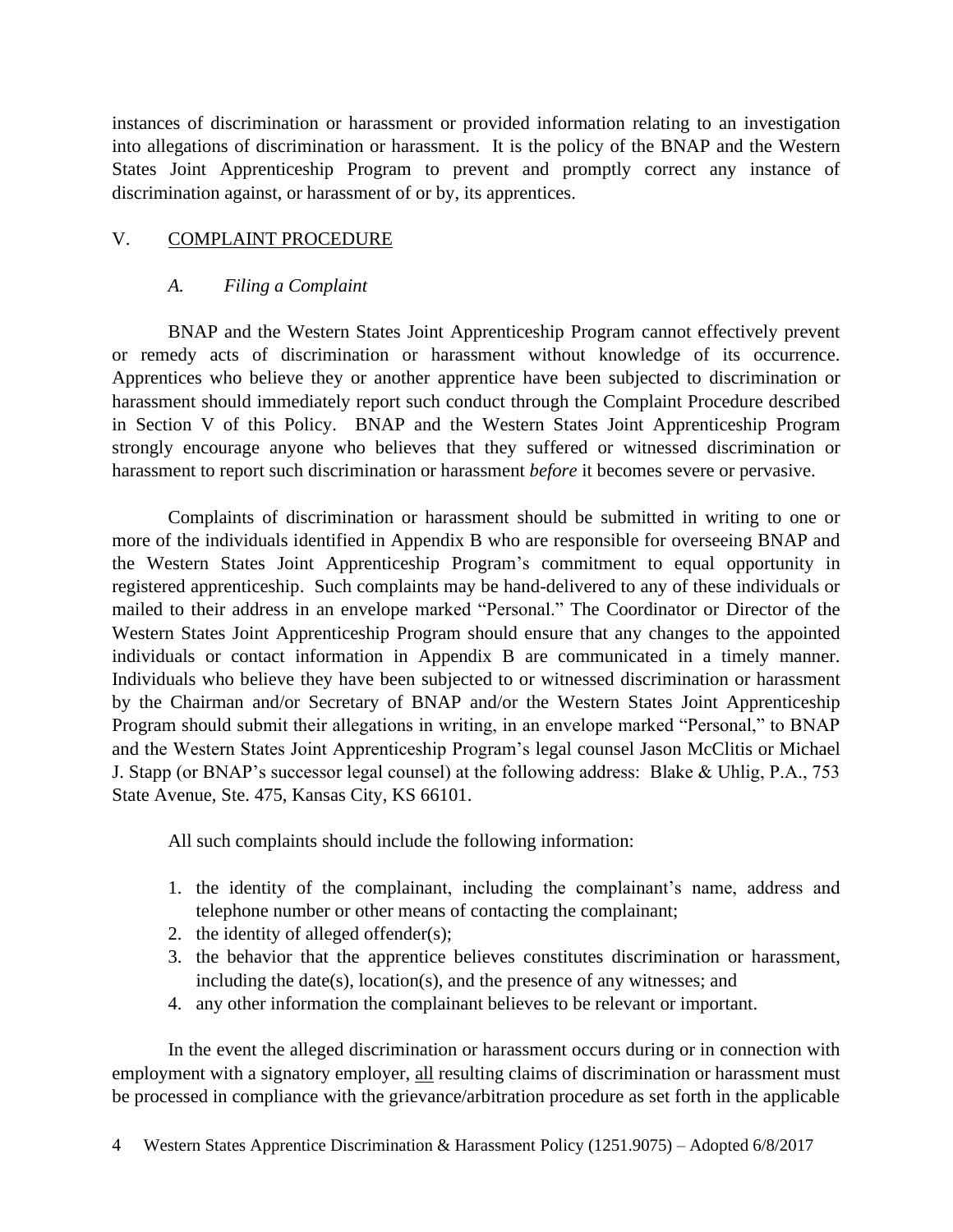collective bargaining agreement (CBA). The complainant should contact his/her union steward or other union representative, if he/she needs assistance in filing a timely grievance. In the event the complainant does not know who to contact, he or she may contact the Western States Joint Apprenticeship Coordinator or Director identified in Appendix B who shall assist the complainant in determining the proper person to contact. Please note many CBAs may have a short period of time within which to file a grievance. The union responsible for processing grievances under the applicable CBA shall process such grievance in accordance with the CBA and in accordance with the union's duty of fair representation.

In addition to filing a grievance under the terms of the CBA, apprentices should report discrimination or harassment in connection with their employment with a signatory employer to BNAP and/or the Western States Joint Apprenticeship Program using the complaint procedure provided in Section V of this Policy. It is the policy of BNAP and the Western States Joint Apprenticeship Program to undertake steps to address harassment or discriminatory actions taken by signatory employers when BNAP and the Western States Joint Apprenticeship Program have knowledge of such actions. Such steps include entering into written agreements with the employer setting forth reasonable procedures to ensure that employment opportunity is being granted and terminating relationships with employers who fail to remedy acts of harassment or discrimination.

## *B. Investigation of the Complaint*

Immediately upon receipt of the complaint of discrimination or harassment, the individual who receives the complaint shall contact and promptly forward a copy of the complaint to the BNAP Chairman and Secretary and, if applicable, the trustees of the Western States Joint Apprenticeship Program and the Western States Joint Apprenticeship Coordinator(s) or Director. In cases involving alleged discrimination or harassment by the Chairman and/or Secretary of BNAP and/or the Western States Joint Apprenticeship Program, BNAP and the Western States Joint Apprenticeship Program's legal counsel will forward such complaints to the remaining members of the BNAP and Western States Joint Apprenticeship Program Board of Trustees who are not alleged to have involvement in the alleged discrimination or harassment.

An individual or a committee shall be appointed to conduct a prompt, thorough, and impartial investigation of the complaint and recommend remedial action, if warranted and available under the circumstances. In no event shall the appointed investigator(s) include the alleged offender(s), nor shall the appointed investigator(s) be related to the alleged offender(s) by blood or by marriage. The investigation will include, but will not necessarily be limited to, interviews with the complainant and/or victim(s), offender(s), and witnesses.

Upon completion of the investigation, the appointed investigator or investigatory committee shall submit its findings and recommended remedial action, if any, to BNAP and/or the Western States Joint Apprenticeship Program.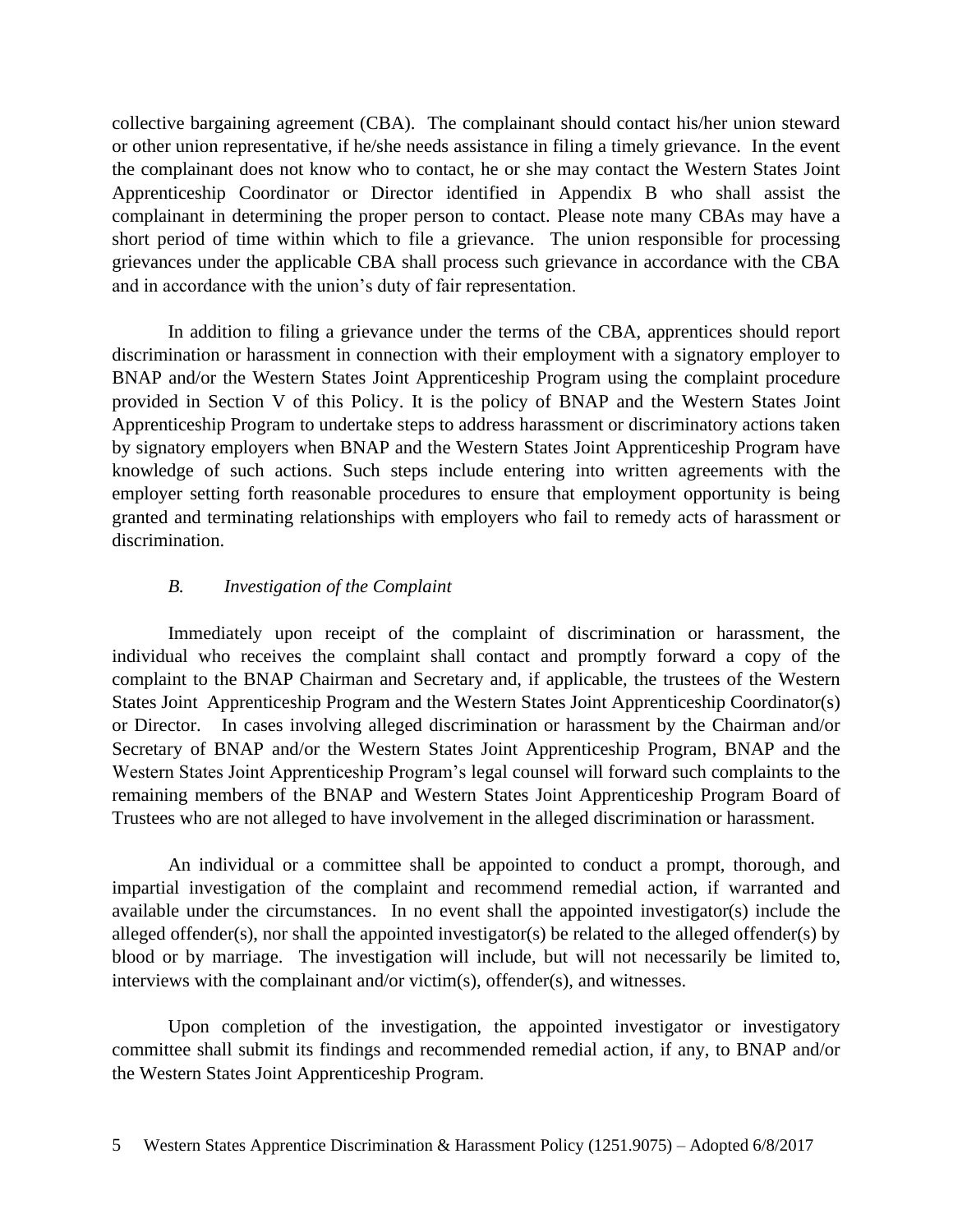## *C. Determinations of Harassment and Corrective Action*

BNAP and/or the Western States Joint Apprenticeship Program shall review the investigation's findings and recommendations, and (with the aid of legal counsel, if necessary): (1) make a determination as to whether discrimination or harassment has occurred; and, if so, (2) take any action it believes to be available and appropriate to correct such discrimination or harassment and to prevent its reoccurrence. BNAP and/or the Western States Joint Apprenticeship Program shall issue a written determination of its findings, which shall be mailed to the complainant's address.

If BNAP and/or the Western States Joint Apprenticeship Program determine from the investigation that no discrimination or harassment has occurred, and/or that BNAP and/or the Western States Joint Apprenticeship Program is not the appropriate entity to remedy the alleged discrimination or harassment, the results of the investigation will be reduced to writing and the complainant shall be so notified. The investigatory file shall be closed and no notation shall be made in the personnel files of either the complainant or the alleged offender.

Should BNAP and/or the Western States Joint Apprenticeship Program determine from the investigation that discrimination or harassment has occurred, it shall, if appropriate under the circumstances, take any action it believes to be available and appropriate to correct such discrimination or harassment and to prevent its reoccurrence, including actions that may differ from the investigation's recommendations. The complainant shall be informed of the determination and the remedial actions taken against the offender. Additionally, a notation regarding the discrimination or harassment and the remedial action taken shall be placed in the offender's file.

In the event an apprentice believes he/she has been subject to discrimination or harassment on a job site or in connection with employment by a signatory employer, he/she shall make his/her employer immediately aware and follow the employer's discrimination and harassment policy. He/she may also file a grievance in accordance with the applicable collective bargaining agreement in effect. Should BNAP or the Western States Joint Apprenticeship Program determine that a signatory employer has not properly remedied or addressed acts of discrimination or harassment, it shall address such acts with the employer, and if continuing or otherwise unremedied, take steps to remove the employer from participating in the apprenticeship program.

## *D. Appeals*

If a complainant or an alleged offender feels that BNAP's and/or the Western States Joint Apprenticeship Program's determinations and/or corrective actions are incorrect, inappropriate, or otherwise not satisfactory or sufficient, he or she may appeal such determination and/or action at the next full meeting of the National Board and/or the Western States Joint Apprenticeship Program, by filing a written "Appeal" addressed to the National Board (753 State Ave., Ste. 754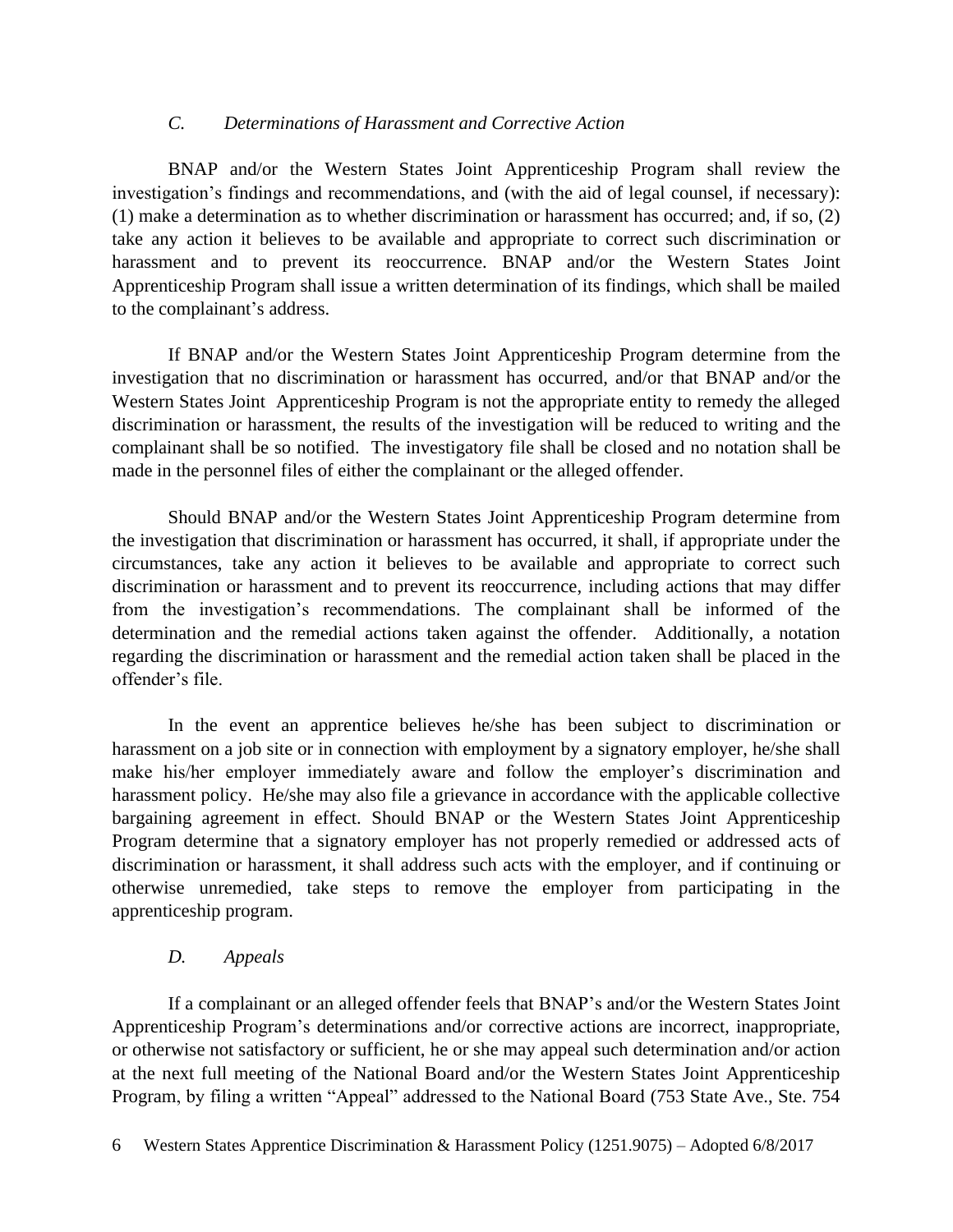Kansas City, KS 66101) and/or the Western States Joint Apprenticeship Program Board of Trustees (P.O. Box 1386, Page, AZ 86040), as appropriate. An "Appeal" must be received within 30 days of the written determination as set forth in Article V(c) of this Policy and Procedure.

## *E. Confidentiality & Prohibition against Retaliation*

All complaints and testimony provided by individuals during the course of an investigation into allegations of discrimination or harassment shall be kept as confidential as possible and shall be held in a file separate from other personnel and apprentice files.

It should be noted, however, that the identity of the complainant is usually revealed to the alleged offender and witnesses during the course of an investigation into alleged discrimination or harassment. Nonetheless, retaliation against any apprentice for bringing a discrimination or harassment complaint or assisting in the investigation of such a complaint is strictly prohibited. Any employee or apprentice who believes that they are a victim of or have knowledge of such retaliation should report such conduct through this Complaint Procedure. Such a complaint shall be investigated and addressed in the same manner as a discrimination or harassment complaint.

\_\_\_\_\_\_\_\_\_\_\_\_\_\_\_\_\_\_\_\_\_\_\_\_\_\_\_\_\_\_ \_\_\_\_\_\_\_\_\_\_\_\_\_\_\_\_\_\_\_\_\_\_\_\_\_\_\_\_\_\_

Ed McWhorter **J. Tom Baca Chairman Western Secretary Western** States Apprenticeship Trustees States Apprenticeship Trustees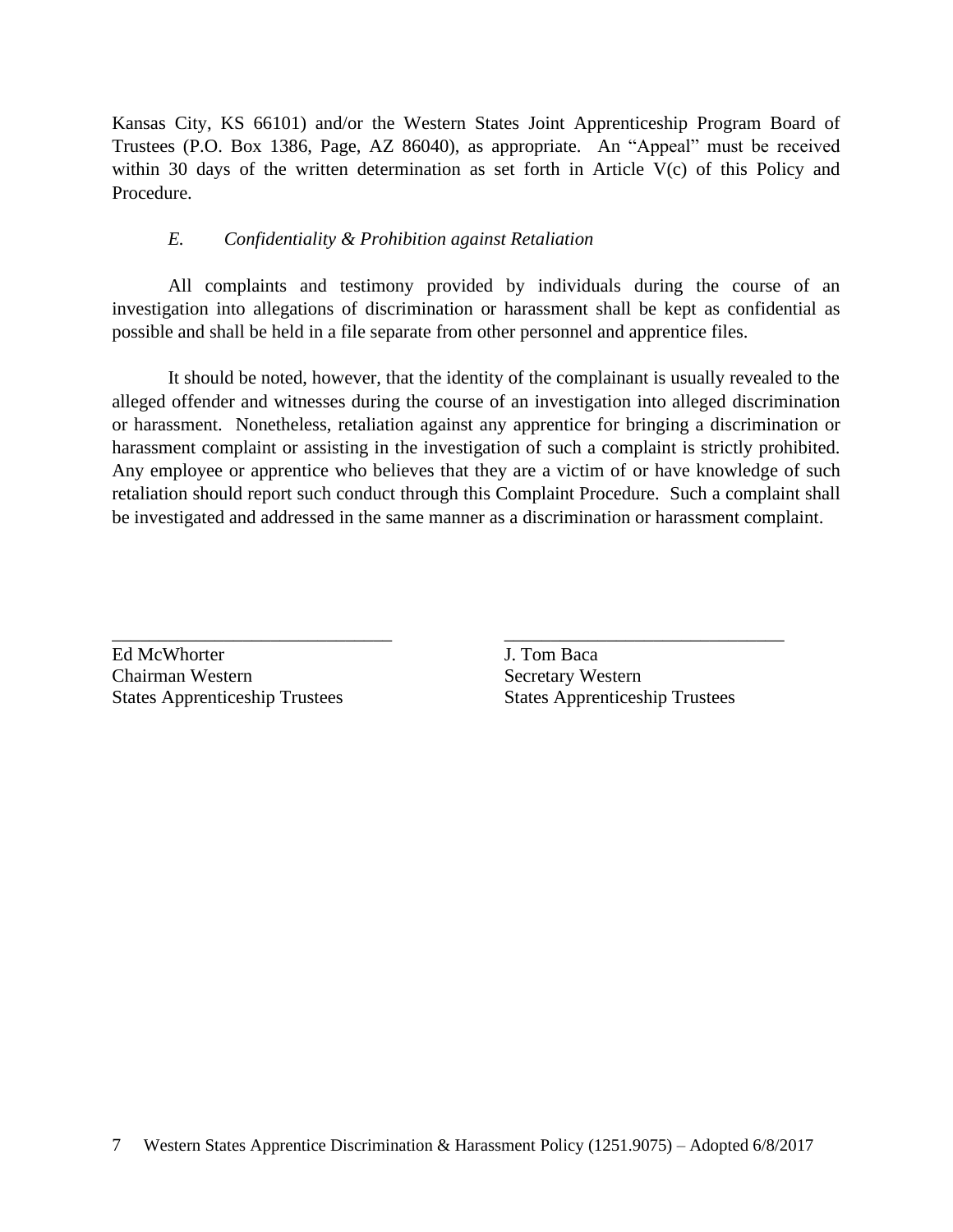#### **Acknowledgment and Agreement to Be Bound**

I have read the attached "Notice to All Apprentices," the Discrimination & Harassment Policy, Appendix A and Appendix B. I agree to be bound by and comply with the terms of the Discrimination & Harassment Policy. I acknowledge that failure to abide by the Discrimination & Harassment Policy could result in discipline up to and including permanent expulsion from the Apprenticeship Program.

Print Name

Signature

Date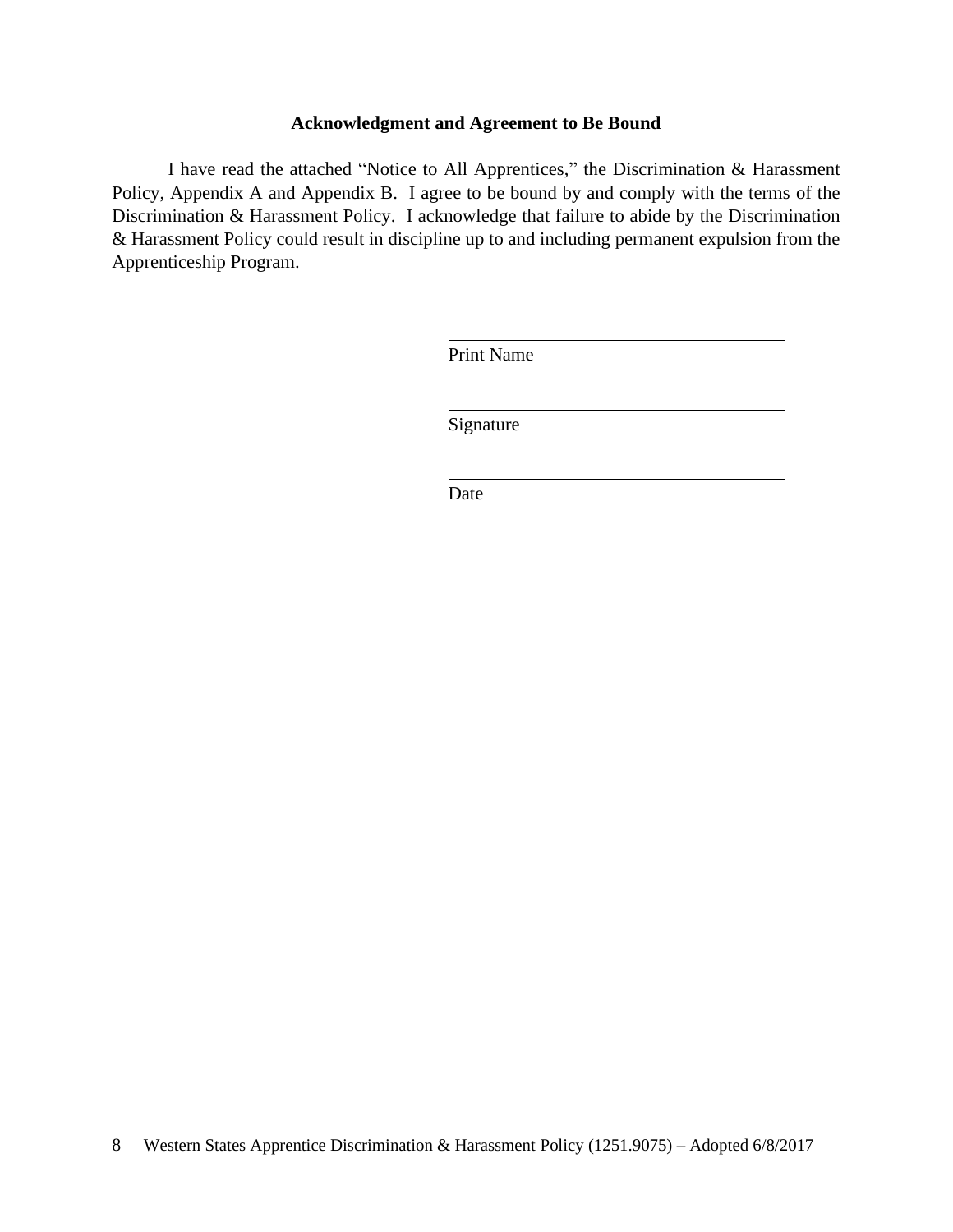#### **YOUR RIGHT TO EQUAL OPPORTUNITY**

It is against the law for a sponsor of an apprenticeship program registered for Federal purposes to discriminate against an apprenticeship applicant or apprentice based on race, color, religion, national origin, sex, sexual orientation, age (40 years or older), genetic information, or disability. The sponsor must ensure equal opportunity with regard to all terms, conditions, and privileges associated with apprenticeship. If you think that you have been subjected to discrimination, you may file a complaint within 300 days from the date of the alleged discrimination or failure to follow the equal opportunity standards with the U.S. Department of Labor, Office of Apprenticeship or State Apprenticeship Agency: **Alaska**: 605 W. 4th Avenue, Room G-30, Anchorage, AK 99501, Tel: (907) 271-5035, E-Mail: Hakala.John@dol.gov, Attn: John Hakala; **Arizona**: 1789 West Jefferson Street, P.O Box 6123, Phoenix, AZ 85007, Tel: (602) 542-5641, E-Mail: WHiggins@AZDES.Gov, Attn: William (Willie) Higgins; **California**: 801 I Street, Room 202, Sacramento, CA 95814, Tel: (916) 414-2389 E-Mail:Davis.Richard@dol.gov, Attn: Richard Davis; **Colorado**: 721 19th Street, Room 465, Denver, CO 80202-2517, Tel: (303) 844-6362, E-Mail: Mclain.Cynthia@dol.gov, Attn: Cynthia Mclain; **Hawaii**: 830 Punchbowl Street - Room 329, Honolulu, HI 96813, Tel: (808) 586-8877, E-Mail: EYoung@dlir.state.hi.us, Attn: Elaine Young; **Idaho**: 1387 S. Vinnell Way #110, Boise, ID 83706, Tel: (208) 321-2972, E-Mail: Kober.William@dol.gov, Attn: William Kober; **Montana**: P.O. Box 1728, Helena, MT 59624-1728, Tel: (406) 444-3556, E-Mail: DHolzer@mt.gov, Attn: Darrell Holzer; **Nevada**: 675 Fairview Drive, Suite 226, Carson City, NV 89701, Tel: (775) 687-4850, E-Mail: schambers@laborcommissioner.com, Attn: Shannon Chambers; **New Mexico**: 401 Broadway NE, Albuquerque, NM 87102, Tel: (505) 841-8077, E-Mail: Katrina.Vigil@state.nm.us, Attn: Katrina Vigil; **Oregon**: 800 N.E. Oregon Street, Suite 1045, Portland, OR 97232, Tel: (971) 673-0760, E-Mail: Steve.Simms@state.or.us, Attn: Stephen Simms; **Utah**: 125 State Street, Room 2412, Salt Lake City, UT 84138, Tel: (801) 524- 5451, E-Mail: Couse.Robert@dol.gov, Attn: Robert "Bob" Couse; **Washington**: P.O. Box 44530, Olympia, WA 98504-4530, Tel: (360) 902-5320, E-Mail: rojo235@lni.wa.gov, Attn: Jody Robbins; **Wyoming**: 308 West 21st Street, Room 205, Cheyenne, WY 82001-3637, Tel: (307) 772-2448, E-Mail: Broad.Michael@dol.gov, Attn: Michael Ann Broad. You may also be able to file complaints directly with the EEOC, or State fair employment practices agency. If those offices have jurisdiction over the sponsor/employer, their contact information is listed below<sup>1</sup>.

<sup>1</sup> U.S. Equal Employment Opportunity Commission (EEOC), 1-800-669-4000 (toll-free) or 1-800-669-6820 (TTY number for individuals with hearing impairments). EEOC field office information is available at www.eeoc.gov or in most telephone directories in the U.S. Government or Federal Government section. Additional information about EEOC, including information about charge filing, is available at www.eeoc.gov*.*  **Alaska**: Alaska State Commission for Human Rights, 800 "A" Street, Suite 204, Anchorage, Ak 99501, Toll-Free Complaint Hot Line (in-state only): (800) 478-4692, TTY/TDD (Anchorage Area): (907) 276-3177, Phone (Anchorage Area): (907) 274-4692, TTY/TDD Toll-Free Complaint Hot Line (in-state only): (800) 478-3177, Website: https://humanrights.alaska.gov; **Arizona**: Arizona State Attorney General, Civil Rights Division, 1275 West Washington Street, Phoenix, AZ 85007-2926, Tel: (602) 542-5263 - TDD (602) 542-5002 or (877) 491-574 - TDD (877) 624-8090, Fax: (602) 542-8885, Website: www.attorney-general.state.az.us/civil\_rights; **California**: California Department of Fair Employment and Housing - Elk Grove, 2218 Kausen Drive, Suite 100, Elk Grove, CA 95758, (800) 884-1684, Videophone (916) 226-5285, TDD (800) 700- 2320, Website: http://dfeh.ca.gov/Offices.htm; **Colorado**: Colorado Civil Rights Division, 1560 Broadway Suite 1050, Denver, CO 80202, Tel: (303) 894-2997 or 800-262-4845, Hotline Español: 720-432-4294, Email: CCRD@dora.state.co.us, Website: www.dora.state.co.us/civil-rights; **Hawaii**: Hawaii Civil Rights Commission, 830 Punchbowl St. Room 411, Honolulu, HI 96813, Tel: (808) 586-8636, TDD/TTY: (908) 586-8692, Neighbor Islands, call toll free: Kaua'i: 274-3141, Ext. 6-8636#, Maui: 984-2400, Ext 6-8636#, Hawai'i: 974-4000, Ext. 6-8636#, Lana'I & Moloka'i: 1-800-468-4644, Ext. 6-8636#, Email: DLIR.HCRC.INFOR@hawaii.gov, Website: http://labor.hawaii.gov/hcrc;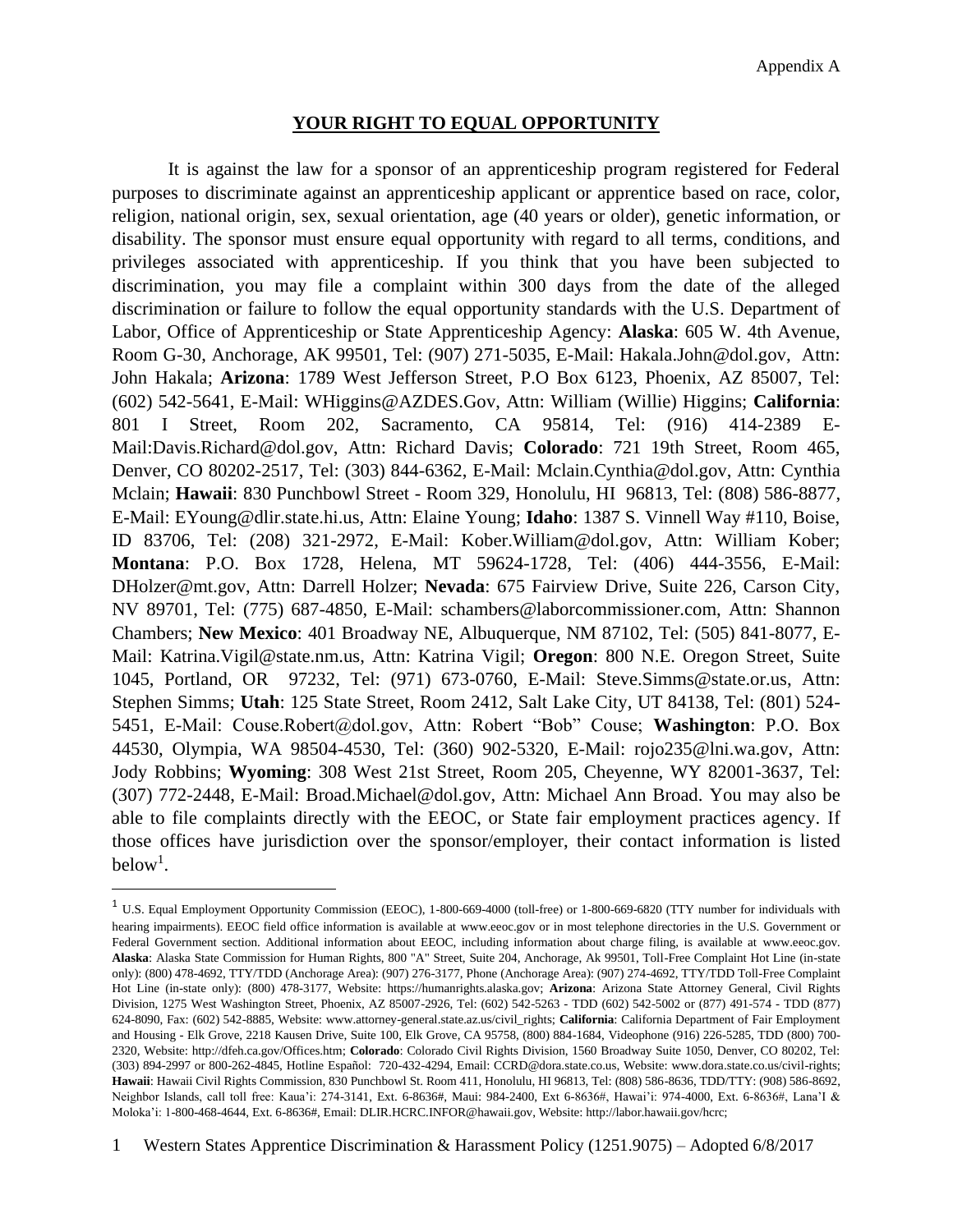Each complaint filed must be made in writing and include the following information:

- 1. Complainant's name, address and telephone number, or other means for contacting the complainant;
- 2. The identity of the respondent (i.e. the name, address, and telephone number of the individual or entity that the complainant alleges is responsible for the discrimination);
- 3. A short description of the events that the complainant believes were discriminatory, including but not limited to when the events took place, what occurred, and why the complainant believes the actions were discriminatory (for example, because of his/ her race, color, religion, sex, sexual orientation, national origin, age (40 or older), genetic information, or disability);
- 4. The complainant's signature or the signature of the complainant's authorized representative.

**Idaho**: Idaho Human Rights Commission, 317 West Main Street, 2nd Floor, Boise, ID 83735‐0660, (208) 334‐2873, (208) 334‐2664 (Fax), (888) 249‐7025 (Toll Free), Dial 711 for Idaho Relay Services, Email: Inquiry@ihrc.idaho.gov, Website: humanrights.idaho.gov; **Montana**: Montana Human Rights Bureau, P.O. Box 1728, Helena, MT 59624, (406) 444-4356 or 1-800-542-0807, Fax: (406) 444-4140, Telephone Relay Service: 711, Website: http://erd.dli.mt.gov/human-rights; **Nevada**: Nevada Equal Rights Commission, Equal Rights Commission Las Vegas, 1820 East Sahara Avenue, Suite 314, Las Vegas, NV 89104 Tel: (702) 486-7161, Fax: (702) 486-7054; Equal Rights Commission Northern Nevada, 1325 Corporate Blvd., Room 115, Reno, NV 89502, Tel: (775) 823-6690, Fax: (775) 688-1292, Website: http://detr.state.nv.us/nerc.htm; **New Mexico**: Human Rights Bureau, 1596 Pacheco Street, Santa Fe, NM 87505, Office: (505)827-6838, Toll-free: (800)566-9471, Fax: (505) 827- 6878, Website: www.dws.state.nm.us; **Oregon**: Oregon Bureau of Labor and Industries, Civil Rights Division, 800 NE Oregon Street, Suite 1045, Portland, Oregon 97232, English: (971) 673-0764, Español: (971) 673-2818, Fax: (971) 673-0765, Email: Correo Electrónico crdemail@boli.state.or.us, Website: http://www.oregon.gov/BOLI/pages/index.aspx; **Utah**: Utah Antidiscrimination & Labor Division, 160 East 300 South, 3rd Floor, P.O. Box 146640, Salt Lake City, UT 84114-6640, Phone: 801-530-6801 or 1-800-222-1238, TDD 801-530-7685, Email: discrimination@utah.gov, Website: https://laborcommission.utah.gov/divisions/AntidiscriminationAndLabor; **Washington**: Washington State Human Rights Commission, 711 South Capitol Way, Suite 402, P.O. Box 42490 Olympia, WA 98504-2490, Tel:(360) 753-6770, Statewide Toll Free: (800) 233-3247, Statewide TTY Toll Free: (800) 300-7525, Fax: (360) 586-2282, Website: http://www.hum.wa.gov; **Wyoming**: Wyoming Department of Employment Labor Standards, Fair Employment Program, 1510 E. Pershing, West Wing, Suite 2015, Cheyenne, WY 82002, (307) 777-7261, Fax: (307) 777-5633, Website: http://www.wyomingworkforce.org/businesses/labor.